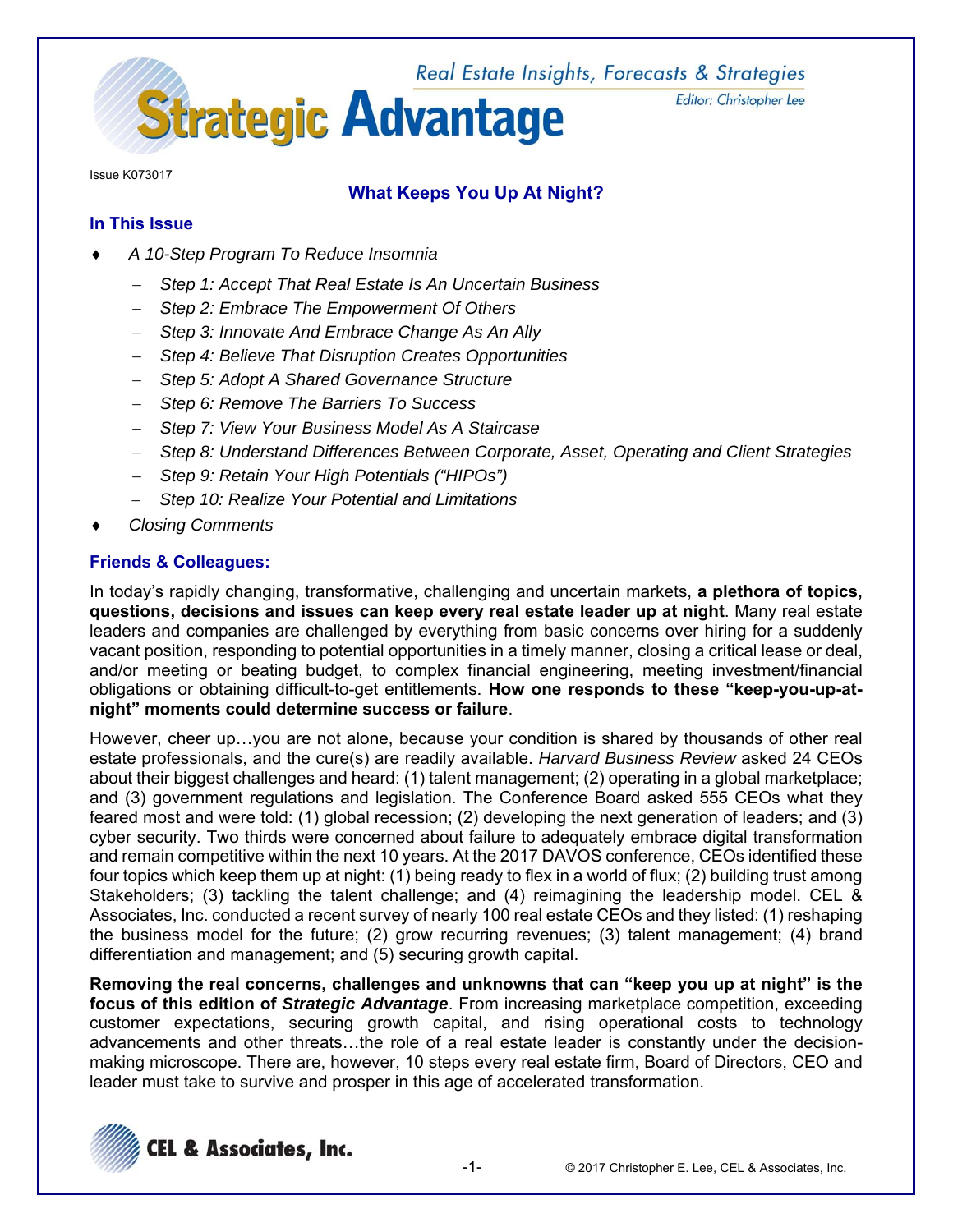| Category                   | Yesterday                          | Today                          | <b>Tomorrow</b>                         | Overmorrow                                  |
|----------------------------|------------------------------------|--------------------------------|-----------------------------------------|---------------------------------------------|
| <b>Business Focus</b>      | <b>Local / Regional</b>            | <b>Regional / National</b>     | <b>National / Global</b>                | Cyber                                       |
| <b>Operational Focus</b>   | <b>Collecting</b><br><b>Assets</b> | Collecting<br>Fees             | Collecting<br><b>Relationships</b>      | <b>Collecting</b><br><b>Predictive Data</b> |
| <b>Market Focus</b>        | <b>Seeking</b><br><b>Sites</b>     | Seeking<br><b>Market Share</b> | <b>Seeking</b><br><b>Customer Share</b> | <b>Seeking</b><br><b>Connective Share</b>   |
| <b>Service Platform</b>    | Focus On<br><b>Service</b>         | Focus On<br><b>Solutions</b>   | Focus On<br>Connectivity                | <b>Focus On</b><br><b>Customization</b>     |
| <b>Business Driver</b>     | Market-Driven                      | <b>Capital-Driven</b>          | Knowledge-Driven                        | <b>Artificial Intelligence</b><br>Driven    |
| <b>Brokerage</b>           | A Representative                   | A Broker                       | A Consultant                            | <b>An Advisor</b>                           |
| <b>Property Management</b> | <b>Facility Manager</b>            | <b>Property Manager</b>        | <b>Business Leader</b>                  | <b>Enterprise Leader</b>                    |
| Leadership                 | Founder(s)                         | <b>Executives</b>              | Transformational                        | Visionary                                   |
| <b>Talent</b>              | Employee                           | Associate                      | Collaborator                            | <b>Partner</b>                              |
| <b>Organization</b>        | Organization                       | <b>Flatarchies</b>             | Holacracy                               | Virtual                                     |

## **A 10-Step Program To Reduce Insomnia**

To cure insomnia caused by the internal and external factors within and reshaping real estate companies and the real estate industry, I recommend this 10-step process. These steps are not presented in order of priority, sequence or importance…but they work!

*Step 1: Accept That Real Estate Is An Uncertain Business* 

From the farmer who plants crops each year to a top 10 draft selection in the NFL or NBA, life offers no guarantees. **The real estate industry is often the poster child for anxiety disorders**…with questions such as these. Will we be the successful bidder? Will this lease close? Can I resolve this entitlement or environmental challenge? Can I find the money? Will I get the entitlements and permits? Will these tenants or residents renew? Can I keep and motivate great talent? Am I prepared for a downturn or setback? Can our company compete and stay relevant? Who takes over after me? Will our buildings or services be in demand? What happens if interest rates rise?

This list can go on…and on…and on! **Many successful real estate entrepreneurs today are insecure and motivated by a fear of failure, losing to a competitor or simply trying to top the most recent success**. Most major events directing real estate's future are beyond one's control (e.g., tax policies; environmental regulations; entitlements and/or rezoning; tenant decisions; investor and lender decisions; competitors buying opportunities, etc.). When you accept that buildings are developed, bought and sold…that occupants change decision makers and expectations…and that employees often see greener pastures across the street, you can accept that **you are in an industry full of uncertainty**. The real estate industry is dynamic, not static! When you can acknowledge and accept that change is inevitable, you can move from Step 1 to Step 2.

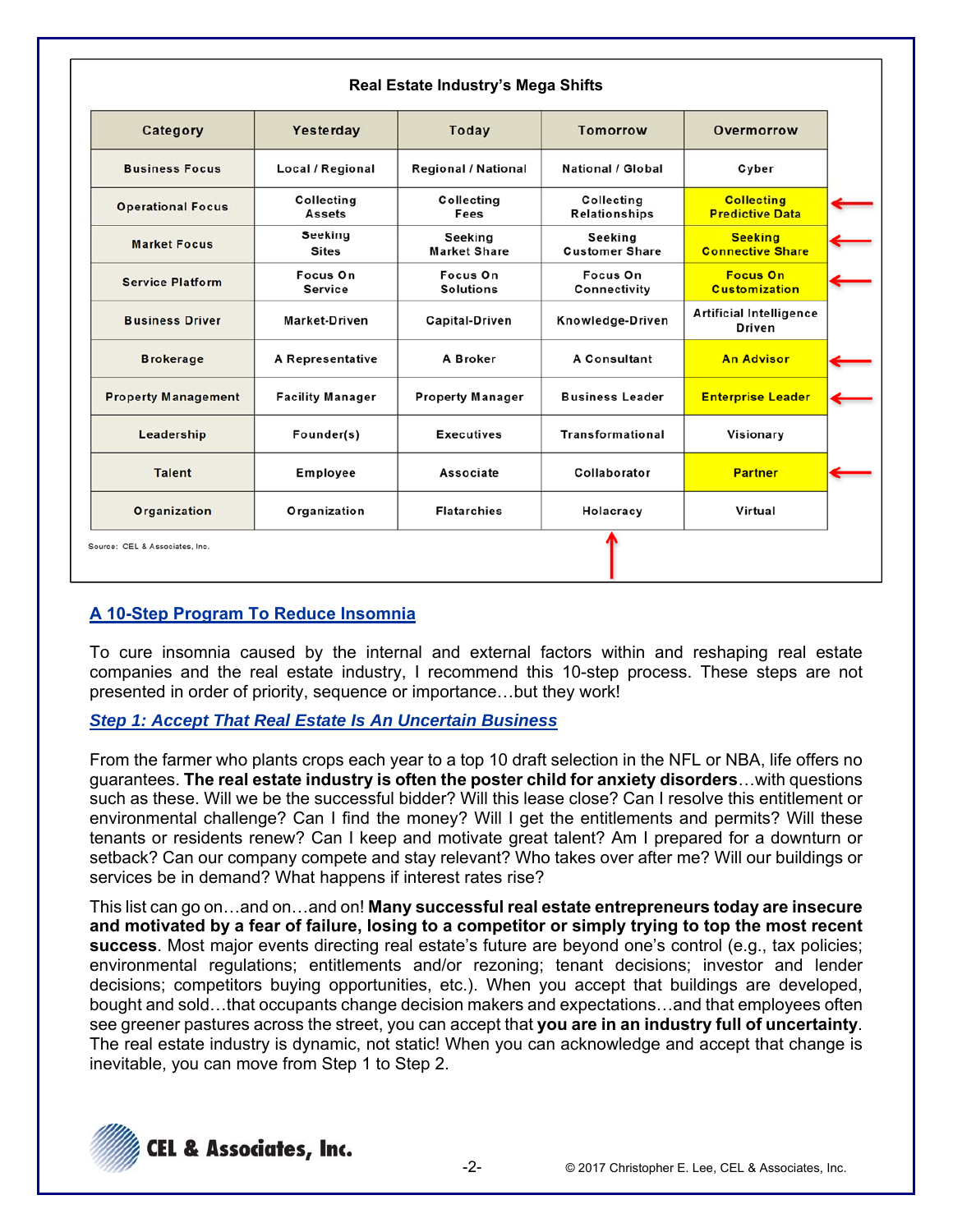## *Step 2: Embrace The Empowerment Of Others*

**In an industry of high achievers, you can achieve success more rapidly by admitting you don't know everything, you aren't perfect and that vulnerability is a good thing**. When you lead by example, when you empower others to exceed their potential, when you create an open, collaborative and honest conversation with those in your organization, you will feel a sense of relief. It doesn't have to be all about you. I encourage you to create a new normal where others feel free to express opinions, trust dominates relationships and feedback is readily embraced.



Surround yourself with great people who are aligned with you and the organization to achieve great results. When you empower others, the setbacks, negativity and doom-and-gloom behaviors can be avoided. "I would rather be in a foxhole with my friends than face the enemy as an army of one."

#### *Step 3: Innovate And Embrace Change As An Ally*

If there is one certainty on preventing real estate insomnia, it is to **embrace change as an ally and continuously seek creative solutions, foster an innovative environment and be willing to do different things…not do the same things differently**. Anxiety and fear of "what could happen" often can be attributed to concerns that the "same things may not be working" or the "things we are doing may not work, going forward." Business practices, organizational structure, reporting relationships, operational processes, strategic priorities, CRM practices and talent management should be evaluated continuously. Challenge the status quo, assume a "clean-sheet-of-paper" focus when examining various business activities, and most importantly, *do not* assume you have all the answers. Very often **the most creative, needle-moving ideas come from an unencumbered, transparent organization where people feel free to express opinions**, propose new ways of doing things and believe that someone will listen and react to their recommendations/ideas. Change can be threatening to many; however, an inability and/or an unwillingness to change can be an organization's greatest nightmare…and keep many up at night worrying about what tomorrow will bring. Change must be viewed as a growth opportunity. Remember, "every new beginning comes from some other beginning's end."

## *Step 4: Believe That Disruption Creates Opportunities*

**Today's successful real estate CEOs are building key strategies around managing the value chain, understanding the unique expectations of each Stakeholder and acknowledging that we live and operate in an era of accelerating disruptors**. These include the Internet of Everything; technological advancements; new software platforms/options; new ways of communicating and accessing data/information; and shifting client, tenant, resident, consumer and investor needs based on disruptors. When real estate leaders (at all levels) worry about today and lose sleep worrying about tomorrow, productivity and performance decline rapidly. When an organization is looking in its rearview mirror instead of looking ahead, it sacrifices current and future success.

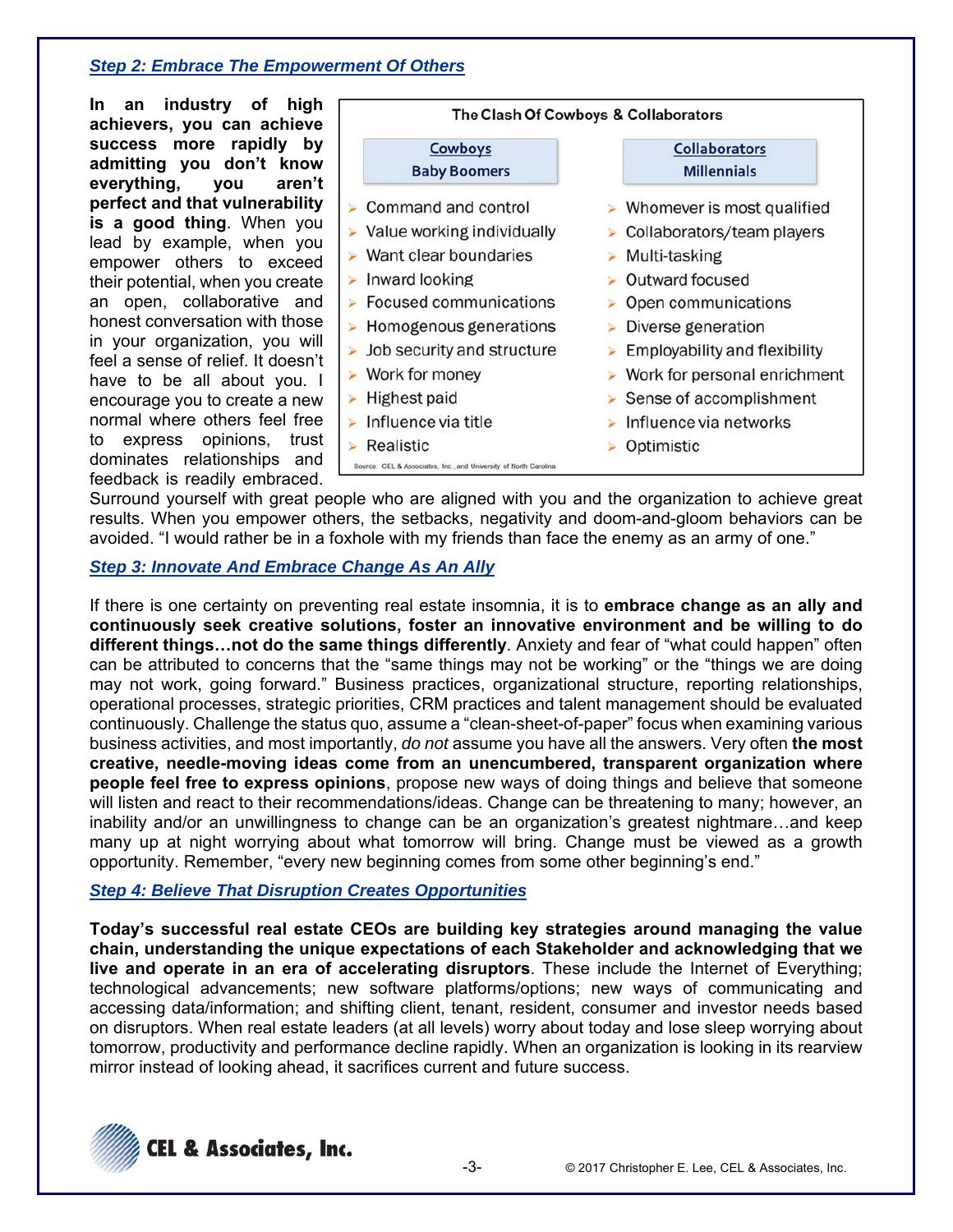Disruption creates opportunities if you are willing to stop worrying about the future. You can't control the future…you can't accurately predict the future…**and the future will occur regardless of what you do**. Worrying about disruptors and the future only clouds your ability to do great things. In this time of constant surprises, uncertainty and transformation, it is important not to second-guess your decisions or play "what-if-I-had-done-that" mind games. Dr. Maxwell Maltz wrote the self-help book *Psycho-Cybernetics* that encourages one to regulate self-concept. **Using visualization of positive outcomes is far better than daily fears over disruption and uncertainty**. Many real estate industry advancements were created by disruption (e.g., elevators, air conditioning, fire-proofed iron-framed structures, CO<sub>2</sub> capturing concrete, photovoltaic glazing, etc.). No reason to lose sleep at night worrying about how you can or must react to disruption, when **you should be envisioning endless possibilities and opportunities caused by disruptors**.

|                                                                            | <b>Forecast Is Uncertain</b> |      |      |
|----------------------------------------------------------------------------|------------------------------|------|------|
|                                                                            | <b>U.S. GDP Growth Rate</b>  |      |      |
| <b>Reporting Data</b>                                                      | 2017                         | 2018 | 2019 |
| Mortgage Bankers Association                                               | 2.0%                         | 1.9% | 1.7% |
| <b>Congressional Budget Office</b>                                         | 1.7%                         | 1.7% | 1.7% |
| <b>Federal Reserve</b>                                                     | 2.1%                         | 2.0% | 1.9% |
| Federal Open Market Committee                                              | 2.1%                         | 2.1% | 1.8% |
| Statista                                                                   | 2.2%                         | 2.1% | 1.9% |
| Average                                                                    | 2.0%                         | 2.0% | 1.8% |
| The last year the annual GDP growth rate exceeded 3.0% was in 2005 (3.4%). |                              |      |      |
| Source: CEL & Associates, Inc. and published sources.                      |                              |      |      |

## *Step 5: Adopt A Shared Governance Structure*

**Often the stress over "making all the decisions" or the burden of "making the wrong decisions" can be dramatically reduced by implementing a shared governance structure**. Beginning with the formation of a Formal or Advisory Board of Directors, having two or three Independent Board Members who can provide objective insights and recommendations can be invaluable when faced with major decisions and challenges. Create an accountability structure from the top down and bottom up, empower a Formal or Advisory Board for key decisions, and delegate responsibilities and decisionmaking throughout the organization. However, remember that you need a commitment from your leadership group that they want more authority, decision-making and accountability. In a shared governance structure, **decisions are made by those who are closest to the information/facts**. Further, you must ensure an alignment of expectations when empowering others (i.e. create/state a clarity of purpose or clear expectations). When selecting your independent Formal or Advisory Board, here are a few tips to follow: Do not select/appoint former employees, retired real estate professionals, competitors, lenders, attorneys or accountants, anyone from academia, friends, relatives, and recent or soon-to-depart senior leaders. A shared governance structure should include engaged, motivated, committed people and those active in the real estate industry. If you want to remove a barrier to sound sleep, consider restructuring the organization with a shared governance structure. Remember, **"Great leaders don't create followers…they create more great leaders."**

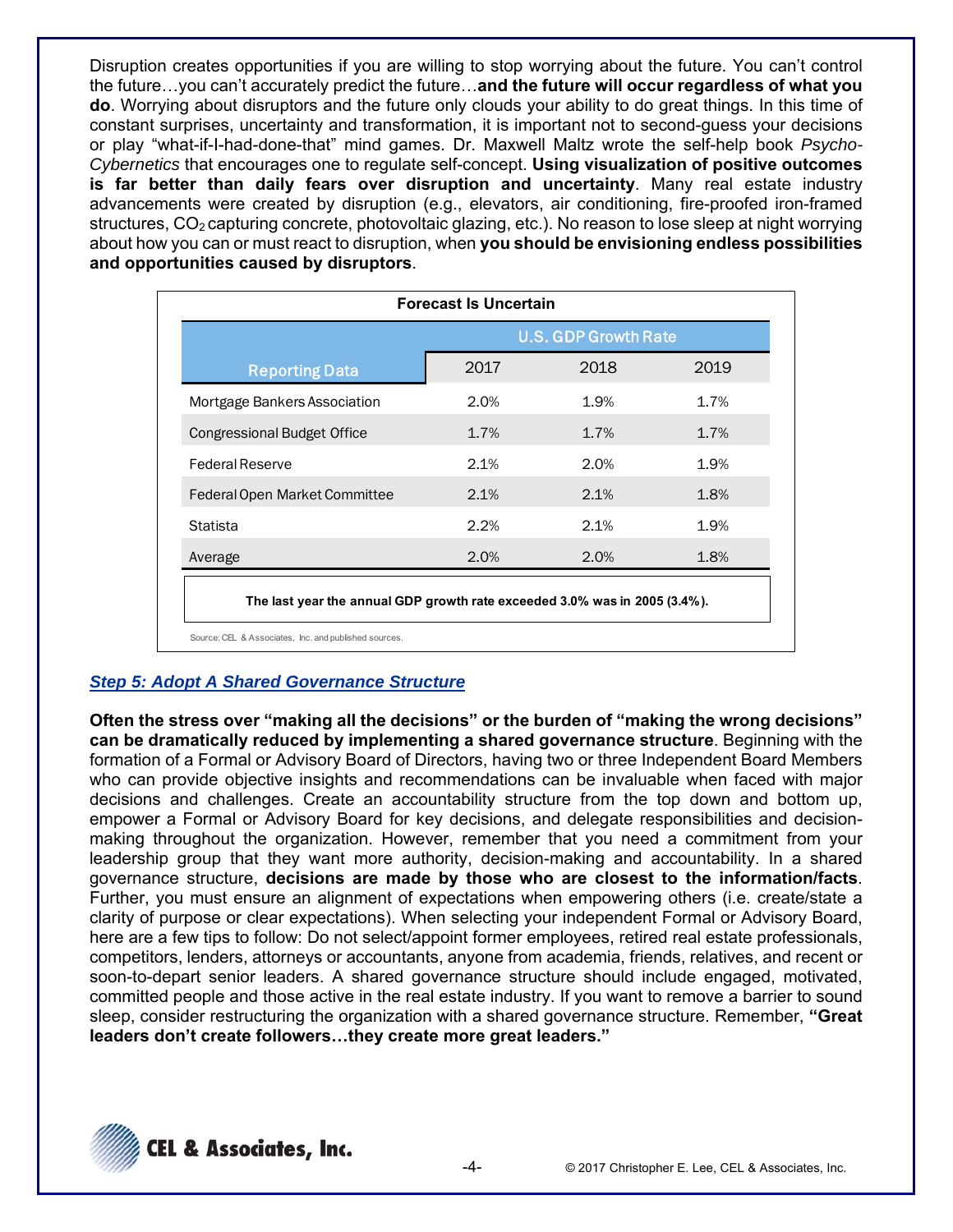#### **Step 6: Remove The Barriers To Success**

For real estate professionals who have dedicated their career to the real estate industry, "If you find a path with no obstacles or challenges, it probably doesn't lead anywhere." Everyone in the real estate industry has, is or will encounter roadblocks and challenges. Losing sleep because you were unwilling or unable to remove most if not all the barriers to success is not an option. **Let the possibilities inspire you**….don't let the barriers inhibit your success. **There is not one real estate organization regardless of size, platform, location or ownership that does not have barriers or obstacles that can prevent outstanding performance and future success to occur.** The primary barrier culprits are: (1) wrong people in the wrong position at the wrong time; (2) historical precedents, traditional ways of doing things and business practices that are outdated, unnecessary, cumbersome and frankly discouraging to many within the organization; (3) a lack of a clear vision, aligned goals and key growth/performance strategies embraced by all; (4) disengaged or "me-first" leaders; (5) analysis paralysis; (6) lack of organizational talent; (7) centralized decision-making; (8) absence of and/or lack of adherence to a core set of key values and principles; (9) misaligned organizational structure, compensation system and/or operational redundancy; and (10) lack of growth capital. Interestingly, all…yes all these typical barriers to success…can be corrected. Curing insomnia caused by the inability to reach and exceed your and your organization's potential would be a major remedy for what keeps you up at night.

| <b>Category</b>    | <b>Percent</b><br><b>Respondents</b> |     |
|--------------------|--------------------------------------|-----|
| Within:            |                                      |     |
| $-1-2$ Years       | 7%                                   |     |
| $-3 - 4$ Years     | 12%                                  |     |
| $-5 - 6$ Years     | 13%                                  | 55% |
| $-7 - 8$ Years     | 9%                                   |     |
| $-9 - 10$ Years    | 14%                                  |     |
| More Than 10 Years | 37%                                  |     |
| Don't Know         | 8%                                   |     |
| Total              | 100%                                 |     |

## *Step 7: View Your Business Model As A Staircase*

Too often real estate leaders seek/want a clear path to success, but **getting from here to there is a stairstep rather than a lineal progression**. Taking manageable steps, not attempting giant leaps, enables you to link each strategy and action with a measurable result. You can't always predict future events and outcomes. Thus, taking incremental steps forward enables the organization to create new business options and a competitive advantage. **A staircase of compound decisions, options and opportunities can navigate the labyrinth of transformative changes with ease.**

To sleep better at night, I encourage you to adopt both near-term and long-term perspectives, encourage your leaders and managers to become more entrepreneurial and embrace the viewpoint that the future is limitless when one thinks prospectively. In a progressive stair-step model, you should focus on: creating valued, long-term relationships with prior, existing and prospective customers; improving your infrastructure delivery system; leveraging your core competencies; and, above all, meeting and exceeding the expectations of your Stakeholders. **Finding opportunities ahead of your competitors is a critical component of the stair-step model.**

One common leadership mistake within the real estate industry is assuming you know what your customers want based on historical precedents. From the Property Manager to the CEO, creating incremental stair-steps will go a long way toward reducing future uncertainty and can eliminate concerns that keep you up at night.

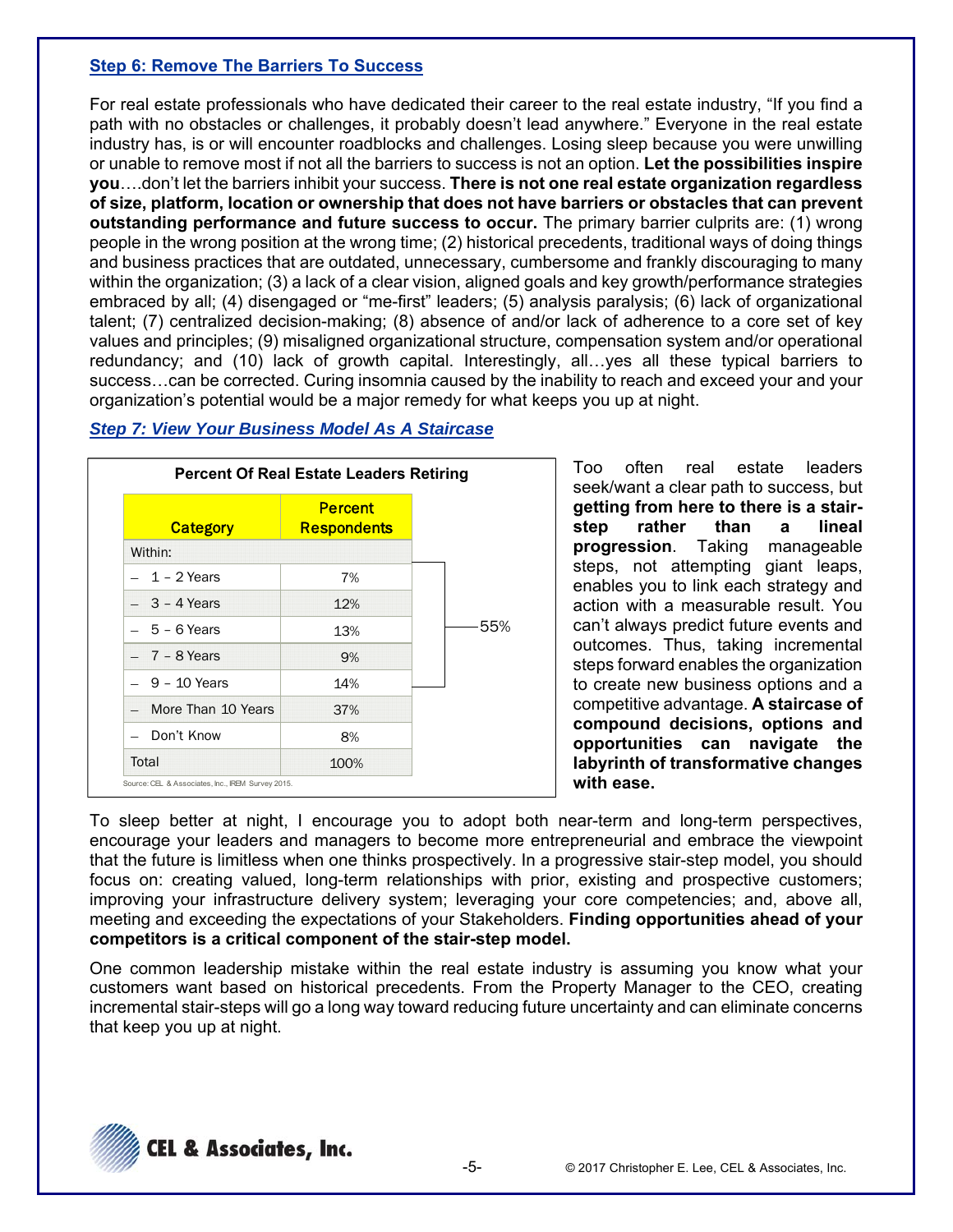#### *Step 8: Understand Differences Between Corporate, Asset, Operating and Client Strategies*

**The ability to separate and create aligned and unique key strategies among the four primary** components of a real estate firm is essential to assure financial success. Blending these four unique pillars into one can compromise the ability of one or more to achieve the desired result. Corporate or Shareholder strategies are concerned with TSR, cash flow, and governance. Corporate employees are often an expense vs. a revenue generator. Assets are an investment (like a stock) that is measured by IRR, ROE and/or other valuation methodologies. Operating platforms are measured by overhead ratios, worker productivity, client/customer relationships, administrative matters, accounting and reporting requirements, financial metrics, and benchmarks and other performance measures. Client or customer strategies are measured by repeat business, recurring income, satisfaction, growth and product/service segmentation. **Creating and aligning these strategies is a critical step in removing the problems created by silos, fiefdoms, poor internal communications, mistrust and self-serving decisions**. If worrying about your company's diverse and, at times, conflicting agendas keeps you up at night, then a dose of corporate, asset, operating and client alignment strategies is needed.

#### *Step 9: Retain Your High Potentials*

**Nothing causes more concern, worry, anxiety, apprehension and uncertainty than the resignation of a high potential ("HIPO"), talented person**. Losing dedicated, motivated, respected, knowledgeable, productive and valued employees (at all levels) can set a company back two, three, even four years. In today's talent-constrained environment, replacing high potentials can be very costly and time-consuming. However, rather than wait or worry about what could happen, real estate firms must: (1) enact a more contemporary compensation structure that reflects today's highly competitive environment; (2) provide/create forums or venues for HIPOs to grow, learn, gain experience, innovate, lead and contribute to the long-term success of the enterprise; (3) remove the internal processes that limit a HIPO to reach his/her potential; (4) embrace a more rigorous hiring process to avoid recruiting those who do not share your company's values and standards of excellence; (5) create a career development process; and (6) provide mentorship, training, industry exposure and coaching to each HIPO. In literally every major city across America, searches are going on right now for great real estate talent. **Rather than worry about someone leaving, take steps to retain each HIPO for years to come**. When you do…you will sleep much better.

#### *Step 10: Realize Your Potential and Limitations*

There has never been a CEO, Director of Property Management, CFO, Head of Leasing, Director of Development or any leader or leadership position within the real estate industry who knows everything.

I know that may be a shocking statement. However, everyone has limitations, and accepting those while realizing potential will enable you to not worry about something where you are uninformed or lack requisite experience to facilitate the best decision. **Believing one is omniscient, infallible or without limitation places a heavy burden on leading and making decisions**. Wanting to seem or act like an expert, make decisions that only result in success, not wanting to let others down, fear of failure and/or a belief that "only I" can make the correct decision, places enormous pressure on that person. **However, knowing your limitations and embracing each limitation responsibly with someone else** is a huge step forward.

| <b>Success Rate Of Succession Plans</b>                        |                                  |  |  |  |
|----------------------------------------------------------------|----------------------------------|--|--|--|
| <b>Time Period For</b><br><b>Succession</b>                    | Long Term<br><b>Success Rate</b> |  |  |  |
| $0 - 1$ Year                                                   | 20%                              |  |  |  |
| $2 - 3$ Years                                                  | 50%                              |  |  |  |
| $4 - 5$ Years                                                  | 85%                              |  |  |  |
| $6 - 7$ Years                                                  | 75%                              |  |  |  |
| 10 Years & Longer                                              | 65%                              |  |  |  |
| * Numbers have been rounded.<br>Source: CEL & Associates. Inc. |                                  |  |  |  |

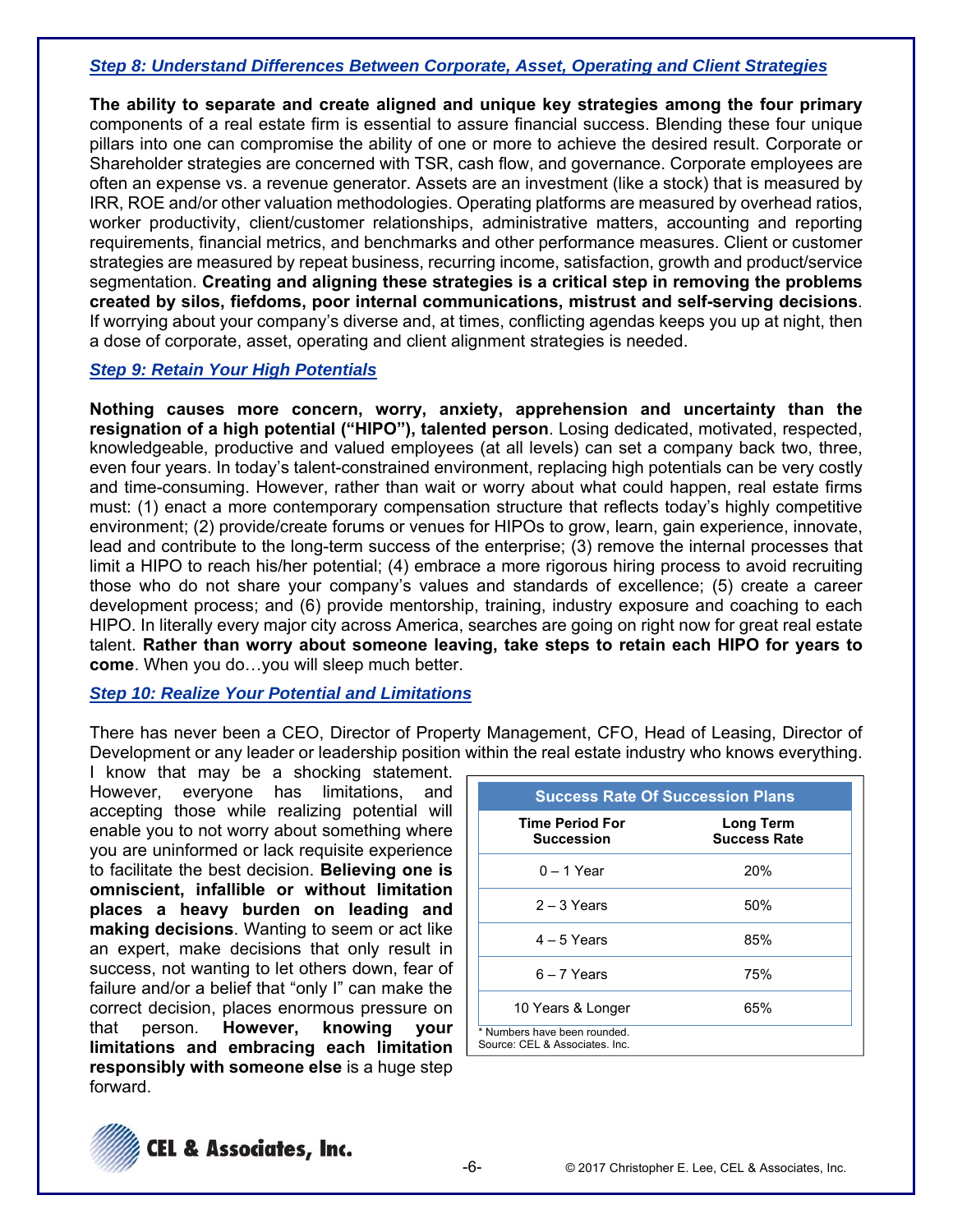Conversely, knowing your core strengths, passion and potential can redirect energies away from areas of anxiety and apprehension and into areas of contribution, strength and value. Your potential lies between what is and what could be. One of my favorite statements was made by a successful businesswoman, Tobi Fairley, who said, **"To reach your greatest potential, you'll have to face your greatest fears."** If trying to be all things to all people all the time is your style of leading or managing, then you will find yourself up at night worrying about things you cannot control.

**The Consumerization Of Human Resources** The workplace is a total experience [physical, intellectual, emotional, social, virtual, and aspirational]. **D** HR and Marketing are together creating an employer brand. **D** Employees are becoming brand advocates. **D** Employees, particularly Millennials, want a flexible, mobile, and remote work business/employment model. → D Workplace space is being redesigned for collusion, collaboration, and communication. Talent management plans now reflect a more custom employee/employer relationship. Source: CEL & Associates, Inc.

#### **Closing Comments**

Alfred E. Neuman, the fictitious mascot of *Mad* magazine had a brandable philosophy: "What, me worry?" Anything that keeps you up at night worrying about the business; a decision; an organization, operational or personnel matter; an investment; or an opportunity must be relegated to the sidelines. George Bernard Shaw said, **"People become attached to their burdens sometimes more than the burdens are attached to them." Removing doubt, fear and those barriers to success should be at the forefront for every real estate professional.** Writer Erma Bombeck said, "Worry is like a rocking chair; it gives you something to do but never gets you anywhere." So true within the real estate industry. The opportunity to achieve greatness, move the needle and exceed your potential must begin with vanquishing those things that keep you up at night.

I welcome your comments, feedback, insights and perspectives.

Regards,

Christopher Lee

#### **SPECIAL ANNOUNCEMENT**

Over the past 23 years, we have received hundreds of emails and inquiries asking us to create a more frequent "one- to two-pager" on matters of strategic importance. We are pleased to announce that **we have recently launched a bi-weekly brief entitled** *Leadership Conversation*. This will feature one topic, provide recommended strategies, include a prediction and highlight key questions to ask at your next Executive or Management Committee. The results of our pilot test with the concept and format have been very positive, and we are excited for this kickoff. *Strategic Advantage***, our regular newsletter, will continue as a quarterly publication.**

*Note: This report has been prepared by CEL & Associates, Inc., who retains all rights to its content. This report may not be reproduced, distributed, and/or used in presentations or offering/fund raising prospectus/memorandums, and/or used in communications, speeches and/or presentations in its entirety or in parts without the prior written consent of CEL & Associates, Inc. You may reproduce/distribute and/or share this article with friends, colleagues and associates. Opinions and forecasts contained in this, prior and future articles may change without notice. The author encourages readers to offer comments, feedback and recommendations for further enhancement to newsletter@celassociates.com*

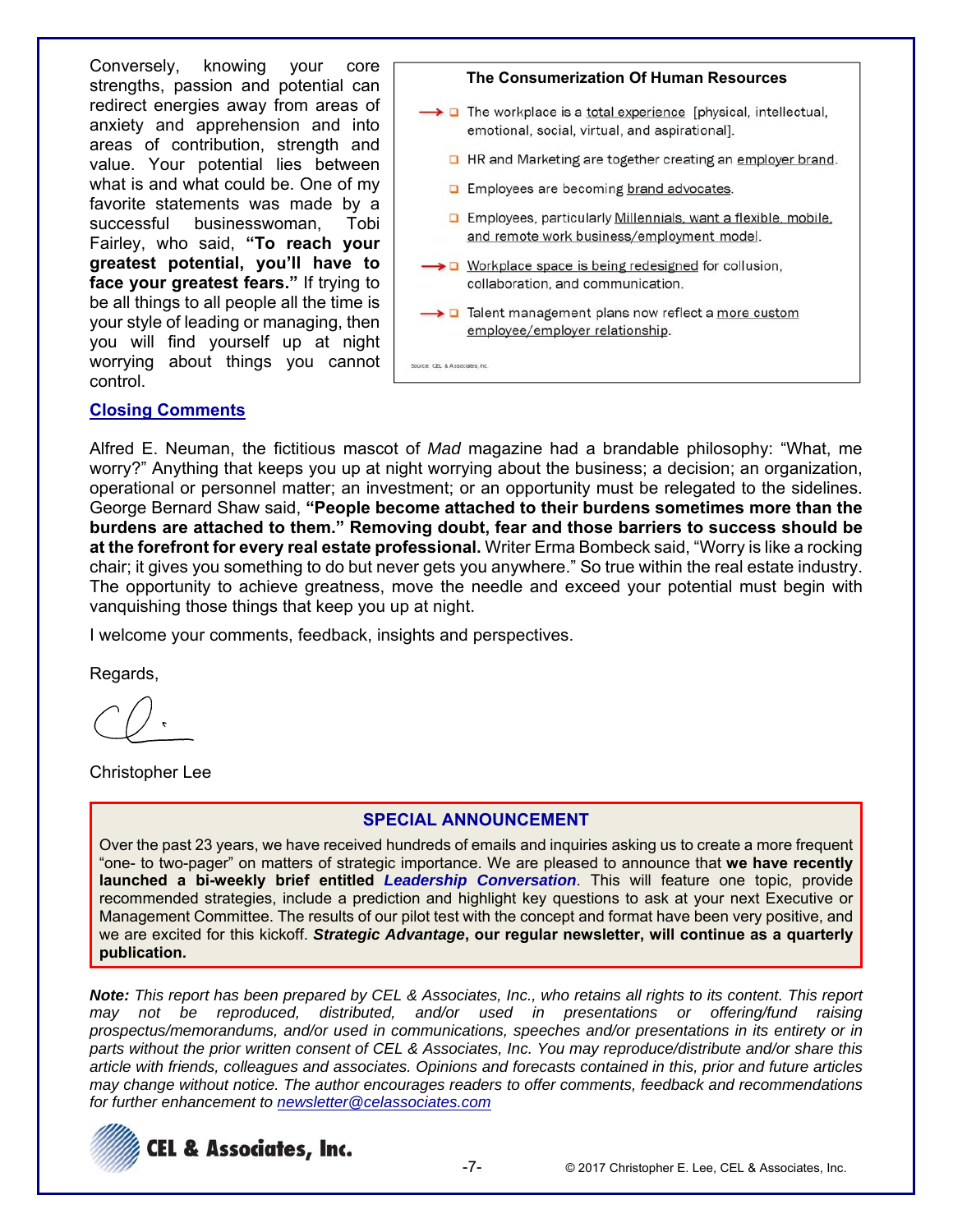**SPREAD THE WORD** 

If you enjoy reading *Strategic Advantage* and *Leadership Conversation*, and have benefited or received value from our insights and recommendations over the past 23 years, perhaps your friends, business associates, other members of your team or industry peers will also enjoy it.

You can provide them with an individual subscription by several options:

- Click here: **http://newsletter.celassociates.com** and fill in their contact info or forward this link to them.
- If for multiple people, send us an email with a list of their individual contact info and email address.

Today there are over 12,000 readers of Strategic Advantage…spread the word.

*Give Us Your Opinion:* We want to hear from you and to have future issues reflect your needs and questions. Please email your comments, ideas, suggestions and insights to newsletter@celassociates.com.

*For More Information:* For more information regarding our services (Strategic Planning, Compensation, Opinion Surveys, Benchmarking, Performance Improvement, Succession Planning and Governance/Management), please email us at newsletter@celassociates.com or call 310.571.3113.

*To Subscribe:* To subscribe to CEL & Associates, Inc. and Christopher Lee's *Strategic Advantage* newsletter with ongoing insights, opinions and forecasts regarding issues, trends and opportunities within the real estate industry, please email us at newsletter@celassociates.com with *"Subscribe"* in the Subject line and provide your full contact information.

*To Change Your Contact Information***:** Please email us at newsletter@celassociates.com with *"Change Contact Information"* in the Subject line and include your new contact information.

**Disclaimer:** The opinions, forecasts, information and insights presented in this article are of a general nature and do not constitute the provision of investment, management or economic advice to any person, organization or governing board, and this article does not contain any recommendation(s) to buy, sell and/or invest in any security, real estate asset, fund or adopt as an element of any investment strategy. Opinions and forecasts expressed herein are subject to change without notice. Relevant information was obtained from sources deemed reliable. Such information is not guaranteed as to its accuracy.

*Prior Newsletters: If you would like to download prior newsletters, please go to the following links.* 

*Get Ready For Transformative Change!* 

http://www.celassociates.com/onlinenewsletter/transformative-change-sa-k050117.pdf

*The Six Disruptors Transforming The Real Estate Industry* 

http://www.celassociates.com/onlinenewsletter/DistruptorsTransformingREIndustry-SA-K012917.pdf

*The Real Estate Industry In 2025 100 Bankable Predictions You Need To Know Part III* 

http://www.celassociates.com/onlinenewsletter/BankablePredictions-PartIII-SA-K031416.pdf

*The Real Estate Industry In 2025 100 Bankable Predictions You Need To Know Part II* 

http://www.celassociates.com/onlinenewsletter/BankablePredictions-PartII-SA-K022916.pdf

*The Real Estate Industry In 2025 100 Bankable Predictions You Need To Know Part I* 

http://www.celassociates.com/onlinenewsletter/BankablePredictions-PartI-SA-K021416.pdf

*Millennials Will Have A Dramatic Impact On Real Estate!* 

http://www.celassociates.com/onlinenewsletter/MillennialsImpactOnRealEstate-SA-K091215.pdf

*The 6 Ps For Success* 

http://www.celassociates.com/onlinenewsletter/The6PsForSuccess-SA-K042615.pdf

*It's All About Jobs* 

http://www.celassociates.com/onlinenewsletter/ItIsAllAboutJobs-SA-K111214.pdf

*The Future Of Retail Real Estate…A Tsunami Of Change Is Underway*

http://www.celassociates.com/onlinenewsletter/FutureOfRetail-SA-K051914.pdf